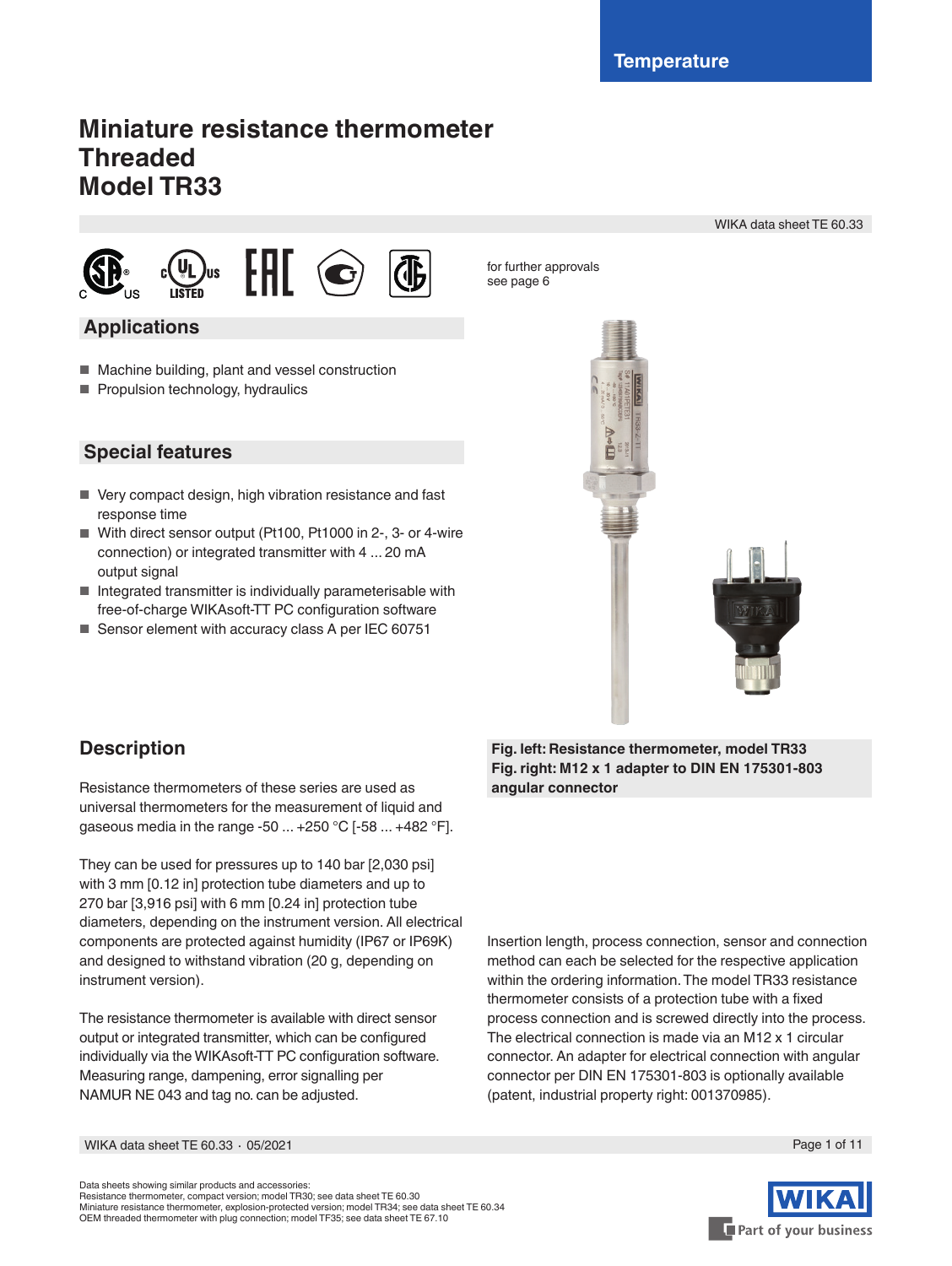## **Specifications**

| <b>Measuring element</b>                                      |                                                                                                                  |                                                                          |  |
|---------------------------------------------------------------|------------------------------------------------------------------------------------------------------------------|--------------------------------------------------------------------------|--|
| Type of measuring element                                     |                                                                                                                  |                                                                          |  |
| Version 4  20 mA (model TR33-Z-TT)                            | Pt1000<br>(measuring current $< 0.3$ mA; self-heating can be ignored)                                            |                                                                          |  |
| Version Pt100 (model TR33-Z-Px) / Pt1000 (model TR33-Z-Sx)    | Pt100 (measuring current: 0.1  1.0 mA)<br>Pt1000 (measuring current: $0.1 \dots 0.3$ mA)                         |                                                                          |  |
|                                                               | $\rightarrow$ For detailed specifications for Pt sensors, see Technical information<br>IN 00.17 at www.wika.com. |                                                                          |  |
| <b>Connection method</b>                                      |                                                                                                                  |                                                                          |  |
| Version 4  20 mA (model TR33-Z-TT)                            | 2-wire                                                                                                           |                                                                          |  |
| Version Pt100 (model TR33-Z-Px) / Pt1000 (model TR33-Z-Sx)    | 2-wire                                                                                                           | The lead resistance is recorded as an error in the<br>measurement        |  |
|                                                               | 3-wire                                                                                                           | With a cable length of 30 m or longer, measuring deviations<br>can occur |  |
|                                                               | 4-wire                                                                                                           | The lead resistance can be ignored                                       |  |
| Tolerance value of the measuring element $^{1}$ per IEC 60751 |                                                                                                                  |                                                                          |  |
| Version 4  20 mA (model TR33-Z-TT)                            | Class A                                                                                                          |                                                                          |  |
| Version Pt100 (model TR33-Z-Px) / Pt1000 (model TR33-Z-Sx)    | Class A<br>Class B at 2-wire                                                                                     |                                                                          |  |

| Accuracy specifications (4  20 mA version)                           |                                                                     |  |  |
|----------------------------------------------------------------------|---------------------------------------------------------------------|--|--|
| Tolerance value of the measuring element <sup>1)</sup> per IEC 60751 | Class A                                                             |  |  |
| Measuring deviation of the transmitter per IEC 62828                 | ±0.25 K                                                             |  |  |
| Total measuring deviation per IEC 62828                              | Measuring deviation of the measuring element + transmitter          |  |  |
| Influence of the ambient temperature                                 | 0.1 % of the set measuring span / 10 K $T_a$                        |  |  |
| Influence of supply voltage                                          | $\pm 0.025$ % / V (depending on the supply voltage U <sub>B</sub> ) |  |  |
| Influence of the load                                                | $±0.05\% / 100 Ω$                                                   |  |  |
| Linearisation                                                        | Linear to temperature per IEC 60751                                 |  |  |
| Output error                                                         | $\pm 0.1 \%$ <sup>2)</sup>                                          |  |  |
| <b>Reference conditions</b>                                          |                                                                     |  |  |
| Ambient temperature $T_a$ ref                                        | 23 °C                                                               |  |  |
| Supply voltage U <sub>B</sub> ref                                    | <b>DC 12 V</b>                                                      |  |  |

1) Depending on the process connection, the deviation can be bigger.

2) ±0.2 % for start of measuring range less than 0 °C [32 °F]

#### **Example calculation: Total measuring deviation**

(measuring range 0 ... 150 °C, load 200 Ω, supply voltage 16 V, ambient temperature 33 °C, process temperature 100 °C)

| Sensor element (class A per IEC 60751: 0.15 + (0.0020(t))):                           | $\pm 0.350$ K |
|---------------------------------------------------------------------------------------|---------------|
| Measuring deviation of the transmitter $\pm 0.25$ K:                                  | $±0.250$ K    |
| Output error $\pm (0.1 \% \text{ of } 150 \text{ K})$ :                               | $±0.150$ K    |
| Influence of load $\pm (0.05\% / 100 \Omega)$ of 150 K):                              | $±0.150$ K    |
| Influence of supply voltage $\pm$ (0.025 %/V of 150 K):                               | $±0.150$ K    |
| Influence of the ambient temperature $\pm (0.1\% / 10 K T_a$ of 150 K): $\pm 0.150 K$ |               |

### **Measuring deviation (typical)**

sqrt (0.35 K<sup>2</sup> + 0.25 K<sup>2</sup> + 0.15 K<sup>2</sup> + 0.15 K<sup>2</sup> + 0.15 K<sup>2</sup> + 0.15 K<sup>2</sup>) sqrt (0.275 K<sup>2</sup>) = 0.524 K

### **Measuring deviation (maximum)**

 $0.35 K + 0.25 K + 0.15 K + 0.15 K + 0.15 K + 0.15 K = 1.2 K$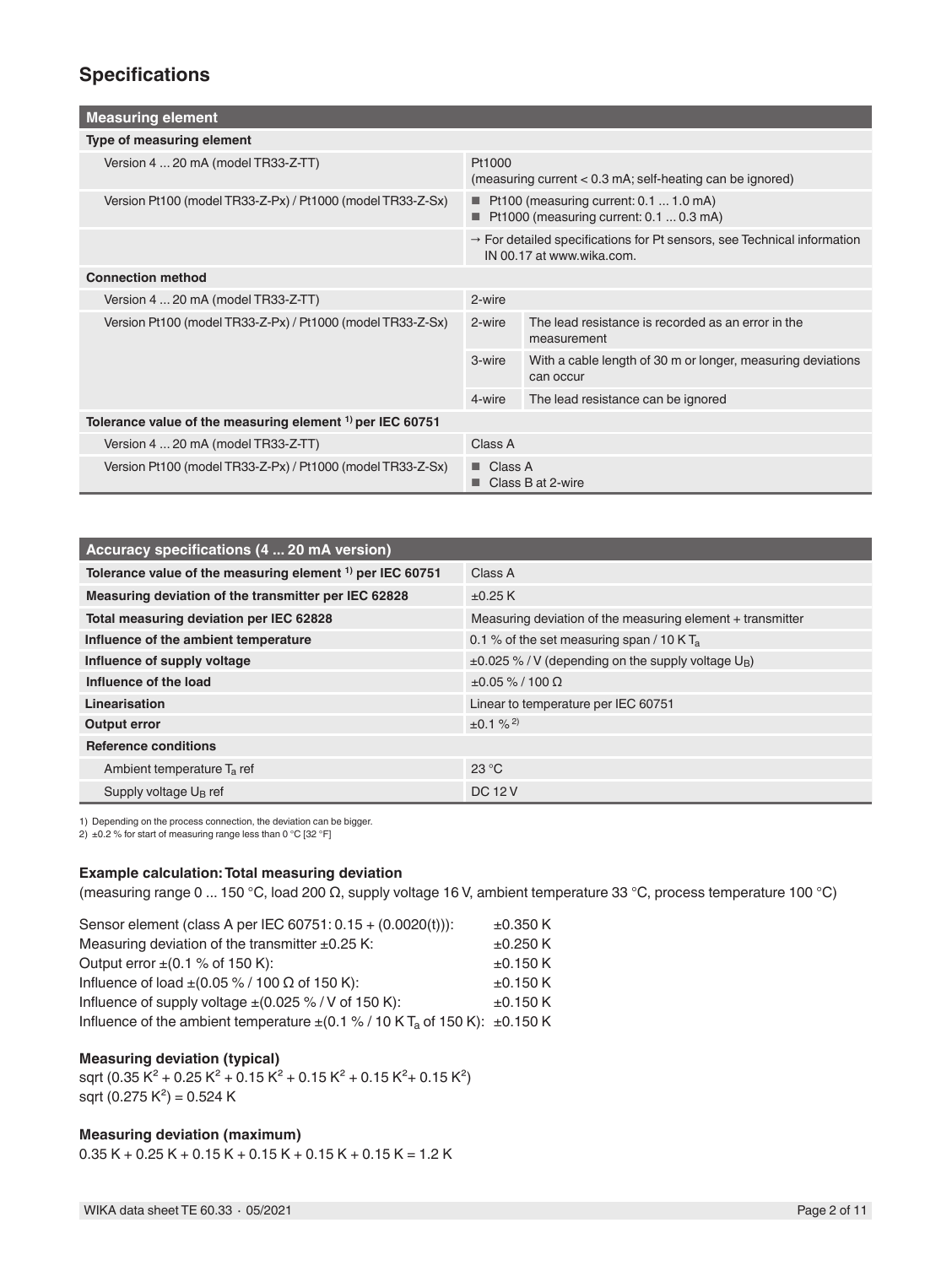| Measuring range                                            |                                                                                                                                                                  |                                                                                                                                                    |  |
|------------------------------------------------------------|------------------------------------------------------------------------------------------------------------------------------------------------------------------|----------------------------------------------------------------------------------------------------------------------------------------------------|--|
| Temperature range                                          |                                                                                                                                                                  |                                                                                                                                                    |  |
| Version 4  20 mA (model TR33-Z-TT)                         | Without neck tube -30  +150 °C [-22  +302 °F]<br>With neck tube -30  +250 °C [-22  +482 °F] <sup>1)</sup><br>Version with FKM O-ring: -20  +125 °C [-4  +257 °F] |                                                                                                                                                    |  |
| Version Pt100 (model TR33-Z-Px) / Pt1000 (model TR33-Z-Sx) | Class A                                                                                                                                                          | Without neck tube -30  +150 °C [-22  +302 °F]<br>With neck tube -30  +250 °C [-22  +482 °F]<br>Version with FKM O-ring: -20  +125 °C [-4  +257 °F] |  |
|                                                            | Class B                                                                                                                                                          | Without neck tube -50  +150 °C [-58  +302 °F]<br>With neck tube -50  +250 °C [-58  +482 °F]                                                        |  |
| Unit (4  20 mA version)                                    | Configurable °C, °F, K                                                                                                                                           |                                                                                                                                                    |  |
| Temperature at the connector (Pt100, Pt1000 version)       | Max. 85 °C [185 °F]                                                                                                                                              |                                                                                                                                                    |  |
| Measuring span (4  20 mA version)                          | Minimum 20 K, maximum 300 K                                                                                                                                      |                                                                                                                                                    |  |

1) The temperature transmitter should therefore be protected from temperatures over 85 °C [185 °F].

| <b>Process connection</b>       |                                                                                                                                                                                                                                                                                                                                                                                                            |
|---------------------------------|------------------------------------------------------------------------------------------------------------------------------------------------------------------------------------------------------------------------------------------------------------------------------------------------------------------------------------------------------------------------------------------------------------|
| Type of process connection      | $\blacksquare$ G 1/4 B<br>$\blacksquare$ G % B<br>$\blacksquare$ G 1/2 B<br>$\blacksquare$ 1/4 NPT<br>$\blacksquare$ 1/2 NPT<br>M <sub>12</sub> x 1.5<br>M20 x 1.5<br>■ 7/16-20 UNF-2A                                                                                                                                                                                                                     |
| <b>Protection tube</b>          |                                                                                                                                                                                                                                                                                                                                                                                                            |
| Protection tube diameter        | $\blacksquare$ 3 mm [0.12 in]<br>■ 6 mm [0.24 in]                                                                                                                                                                                                                                                                                                                                                          |
| Insertion length U <sub>1</sub> | 50 mm [1.97 in]<br>ш<br>$\blacksquare$ 75 mm [2.95 in] <sup>1)</sup><br>100 mm [3.94 in] <sup>1)</sup><br>120 mm [4.72 in] <sup>1)</sup><br>■<br>150 mm [5.91 in] <sup>1)</sup><br>■<br>200 mm [7.87 in] $^{1}$<br>250 mm [9.84 in] <sup>1)</sup><br>٠<br>300 mm [11.81 in] <sup>1)</sup><br>350 mm [13.78 in] <sup>1)</sup><br>■<br>400 mm [15.75 in] <sup>1)</sup><br>Other insertion lengths on request |
| Material (wetted)               | Stainless steel 1.4571                                                                                                                                                                                                                                                                                                                                                                                     |

1) Not for protection tube diameter 3 mm [0.12 in]

If the resistance thermometer is to be operated in an additional protection tube, a spring-loaded compression fitting must be used.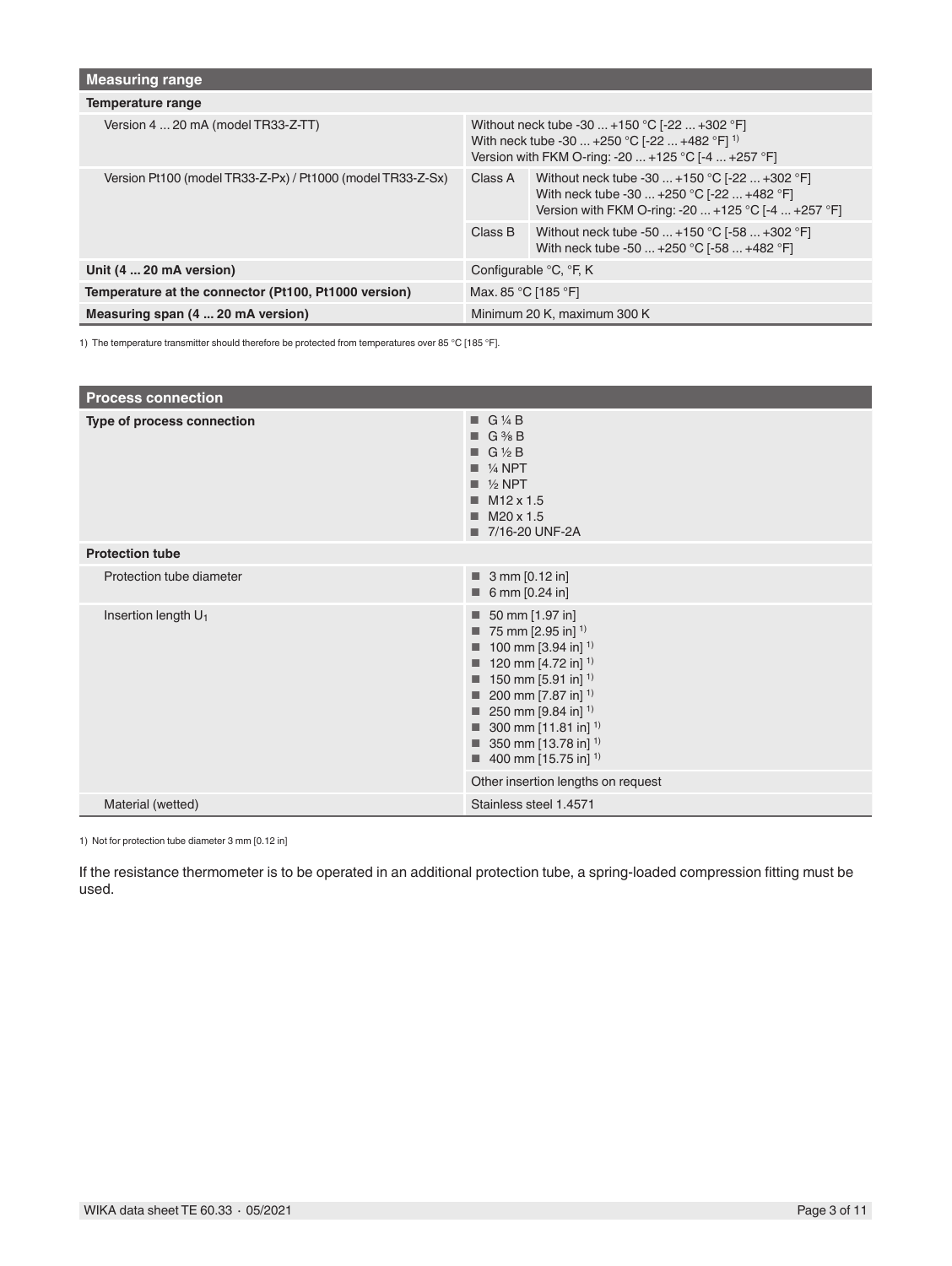| Output signal (4  20 mA version)              |                                                                                                                                                                               |  |
|-----------------------------------------------|-------------------------------------------------------------------------------------------------------------------------------------------------------------------------------|--|
| Analogue output                               | 4  20 mA, 2-wire                                                                                                                                                              |  |
| Load $R_A$                                    | $R_A \leq (U_B - 10 V) / 23$ mA with $R_A$ in $\Omega$ and $U_B$ in V                                                                                                         |  |
|                                               | The permissible load depends on the loop supply voltage. For communication<br>with the instrument with programming unit PU-548, a max. load of 350 $\Omega$ is<br>admissible. |  |
| Load diagram                                  | 1083<br>833<br>583<br>Load RA in Q<br>10<br>$\Omega$<br>24<br>30<br>36<br>Voltage U <sub>B</sub> in V<br>→                                                                    |  |
| <b>Factory configuration</b>                  |                                                                                                                                                                               |  |
| Measuring range                               | Measuring range 0  150 °C [32  302 °F]                                                                                                                                        |  |
|                                               | Other measuring ranges are adjustable                                                                                                                                         |  |
| Current signals for error signalling          | Configurable in accordance with NAMUR NE 043<br>downscale $\leq$ 3.6 mA<br>upscale $\geq 21.0$ mA                                                                             |  |
| Current value for sensor short-circuit        | Not configurable in accordance with NAMUR NE 043<br>downscale $\leq$ 3.6 mA                                                                                                   |  |
| <b>Communication</b>                          |                                                                                                                                                                               |  |
| Info data                                     | Tag no., description and user message can be stored in transmitter                                                                                                            |  |
| Configuration and calibration data            | Permanently stored                                                                                                                                                            |  |
| Configuration software                        | <b>WIKAsoft-TT</b><br>$\rightarrow$ Configuration software (multilingual) as a download from www.wika.com                                                                     |  |
| <b>Voltage supply</b>                         |                                                                                                                                                                               |  |
| Supply voltage U <sub>B</sub>                 | DC 10  30 V                                                                                                                                                                   |  |
| Supply voltage input                          | Protected against reverse polarity                                                                                                                                            |  |
| Permissible residual ripple of supply voltage | 10 % generated by $U_B < 3$ % ripple of the output current                                                                                                                    |  |
| Time response                                 |                                                                                                                                                                               |  |
| Switch-on delay, electrical                   | Max. 4 s (time before the first measured value)                                                                                                                               |  |
| Warm-up time                                  | After approx. 4 minutes, the instrument will function to the specifications<br>(accuracy) given in the data sheet.                                                            |  |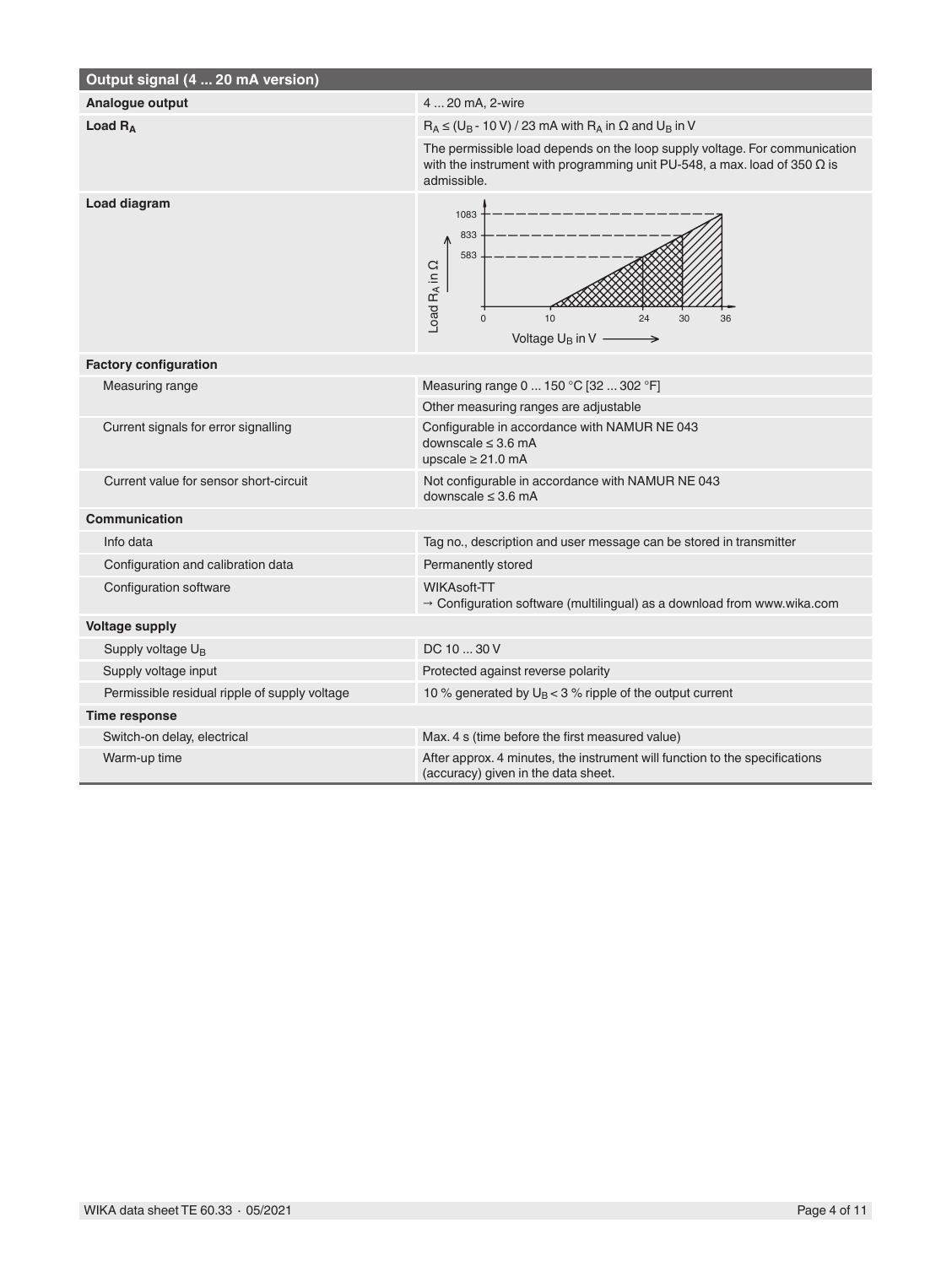| <b>Electrical connection</b> |                                           |
|------------------------------|-------------------------------------------|
| <b>Connection type</b>       | $M12 \times 1$ circular connector (4-pin) |
| <b>Material</b>              | Stainless steel 1.4571                    |

### **Pin assignment**



### **Operating conditions**

**4** C not connected

| Ambient temperature range                                  |                                                                                                                                                                                                                                                                                                                                                           |
|------------------------------------------------------------|-----------------------------------------------------------------------------------------------------------------------------------------------------------------------------------------------------------------------------------------------------------------------------------------------------------------------------------------------------------|
| Version 4  20 mA (model TR33-Z-TT)                         | $-40+85$ °C [ $-40+185$ °F]<br>Version with FKM O-ring: -20 °C [-4 °F]                                                                                                                                                                                                                                                                                    |
| Version Pt100 (model TR33-Z-Px) / Pt1000 (model TR33-Z-Sx) | $-50+85$ °C [ $-58+185$ °F]<br>Version with FKM O-ring: -20 °C [-4 °F]                                                                                                                                                                                                                                                                                    |
| Storage temperature range                                  | $-40+85$ °C [ $-40+185$ °F]<br>Version with FKM O-ring: -20 °C [-4 °F]                                                                                                                                                                                                                                                                                    |
| Climate class per IEC 60654-1                              |                                                                                                                                                                                                                                                                                                                                                           |
| Version 4  20 mA (model TR33-Z-TT)                         | Cx (-40  +85 °C [-40  +185 °F], 5  95 % r. h.)<br>Version with FKM O-ring: -20 °C [-4 °F]                                                                                                                                                                                                                                                                 |
| Version Pt100 (model TR33-Z-Px) / Pt1000 (model TR33-Z-Sx) | $Cx$ (-50  +85 °C [-58  +185 °F], 5  95 % r. h.)<br>Version with FKM O-ring: -20 °C [-4 °F]                                                                                                                                                                                                                                                               |
| Maximum permissible humidity, condensation                 | 100 % r. h., condensation allowed                                                                                                                                                                                                                                                                                                                         |
| Maximum operating pressure 1) 2)                           |                                                                                                                                                                                                                                                                                                                                                           |
| For protection tube diameter 3 mm [0.12 in]                | 140 bar [2,030 psi]                                                                                                                                                                                                                                                                                                                                       |
| For protection tube diameter 6 mm [0.24 in]                | 270 bar [3,916 psi]                                                                                                                                                                                                                                                                                                                                       |
| <b>Salt fog</b>                                            | IEC 60068-2-11                                                                                                                                                                                                                                                                                                                                            |
| Vibration resistance per IEC 60751                         | 10  2,000 Hz, 20 g <sup>1)</sup>                                                                                                                                                                                                                                                                                                                          |
| Shock resistance per IEC 60068-2-27                        | 50 g, 6 ms, 3 axes, 3 directions, three times per direction                                                                                                                                                                                                                                                                                               |
| Maximum permissible autoclaving conditions                 | Max. 134 °C, 3 bar abs., 100 % r. h., duration 20 min., max. 50 cycles                                                                                                                                                                                                                                                                                    |
|                                                            | Autoclavable with mounted protective cap at coupler connector                                                                                                                                                                                                                                                                                             |
| Conditions for outdoor use (only applies to UL approval)   | The instrument is suitable for applications with pollution degree 3.<br>The power supply must be suitable for operation above 2,000 m<br>should the temperature transmitter be used at this altitude.<br>The instrument shall be installed in locations sheltered from the<br>weather.<br>The instrument shall be installed sun/UV irradiation protected. |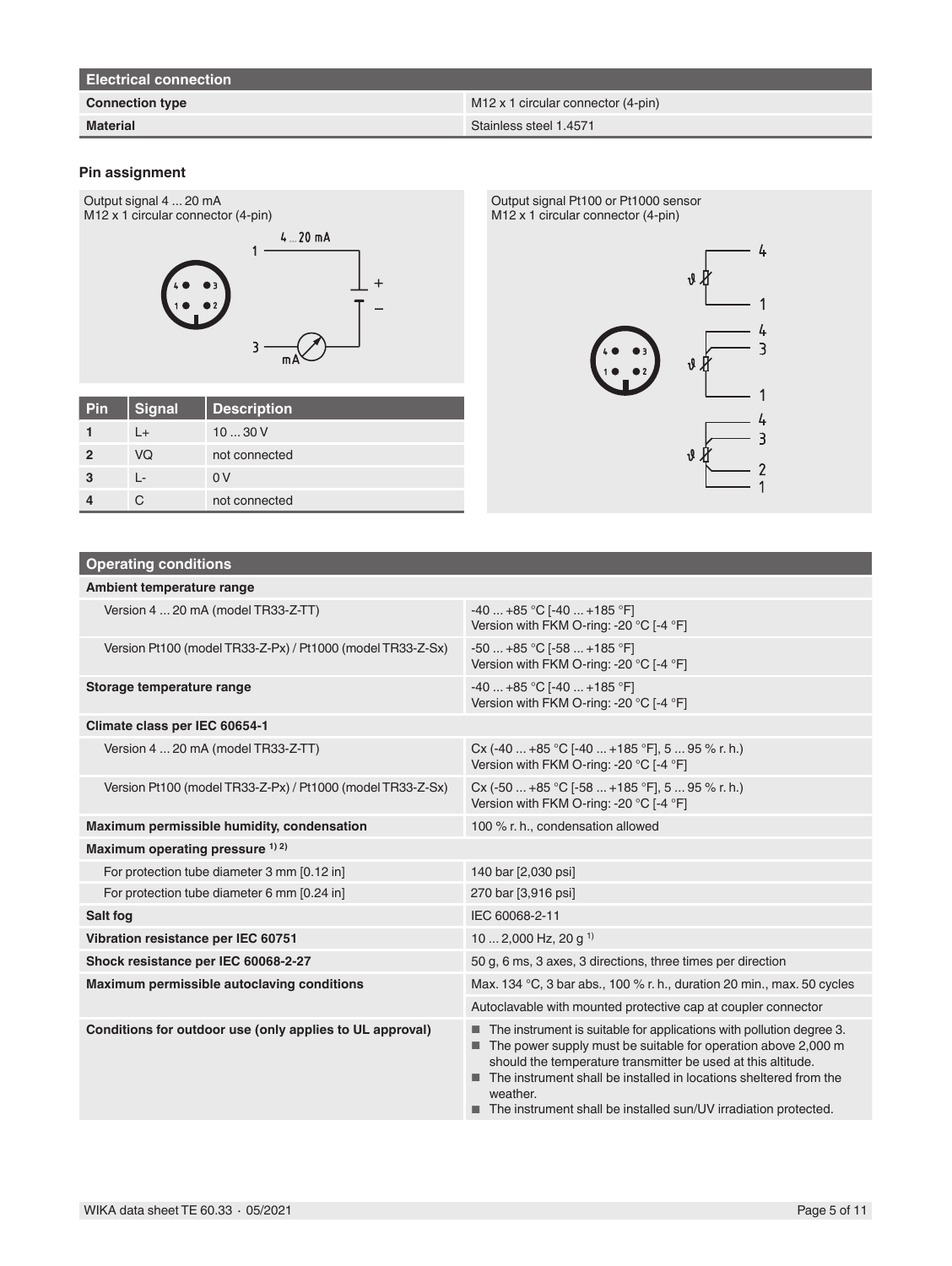| <b>Operating conditions</b>      |                                                                                                                                   |
|----------------------------------|-----------------------------------------------------------------------------------------------------------------------------------|
| Ingress protection (IP code)     |                                                                                                                                   |
| Case with connected connector 3) | $\blacksquare$ IP67 per IEC/EN 60529<br>$\blacksquare$ IP69 per IEC/EN 60529<br>■ IP69K per ISO 20653                             |
|                                  | The stated ingress protection only applies when plugged in using line<br>connectors that have the appropriate ingress protection. |
| Coupler connector, not connected | IP67 per IEC/EN 60529                                                                                                             |
| Weight                           | approx. 0.2  0.7 kg [0.44  1.54 lbs] - depending on version                                                                       |

1) Dependent on the instrument version

2) Reduced operating pressure when using a compression fitting: Stainless steel = max. 100 bar [1,450 psi] / PTFE = max. 8 bar [116 psi]

3) Not tested with UL

# **Approvals**

| Logo                                                              | <b>Description</b>                                                                                                                                        | Country               |
|-------------------------------------------------------------------|-----------------------------------------------------------------------------------------------------------------------------------------------------------|-----------------------|
| $C\epsilon$                                                       | <b>EU declaration of conformity</b>                                                                                                                       | European Union        |
|                                                                   | EMC directive $(1)$ 2)<br>EN 61326 emission (group 1, class B) and immunity (industrial application)<br>Configuration at 20 % of the full measuring range |                       |
|                                                                   | RoHS directive                                                                                                                                            |                       |
| $\bigoplus$ <sub>us</sub>                                         | <b>CSA</b><br>Safety (e.g. electr. safety, overpressure, )                                                                                                | <b>USA and Canada</b> |
| $c \left(\frac{\mathsf{U}_{\text{L}}}{\mathsf{LISTED}}\right)$ us | <b>UL</b><br>Safety (e.g. electr. safety, overpressure, )                                                                                                 | <b>USA and Canada</b> |

### **Optional approvals**

| <b>Logo</b>              | <b>Description</b>                                     | <b>Country</b>                 |
|--------------------------|--------------------------------------------------------|--------------------------------|
| EAC                      | <b>EAC</b><br>EMC directive $1$ )                      | Eurasian Economic<br>Community |
| $\left( \bullet \right)$ | <b>GOST</b><br>Metrology, measurement technology       | Russia                         |
| ၆                        | KazinMetr<br>Metrology, measurement technology         | Kazakhstan                     |
|                          | <b>MTSCHS</b><br>Permission for commissioning          | Kazakhstan                     |
| ®                        | <b>BelGIM</b><br>Metrology, measurement technology     | <b>Belarus</b>                 |
| ◉                        | <b>UkrSEPRO</b><br>Metrology, measurement technology   | Ukraine                        |
| $or \geq$                | <b>Uzstandard</b><br>Metrology, measurement technology | Uzbekistan                     |

1) Only for built-in transmitter 2) During transient interferences (e.g. burst, surge, ESD) take into account an increased measuring deviation of up to 2 %.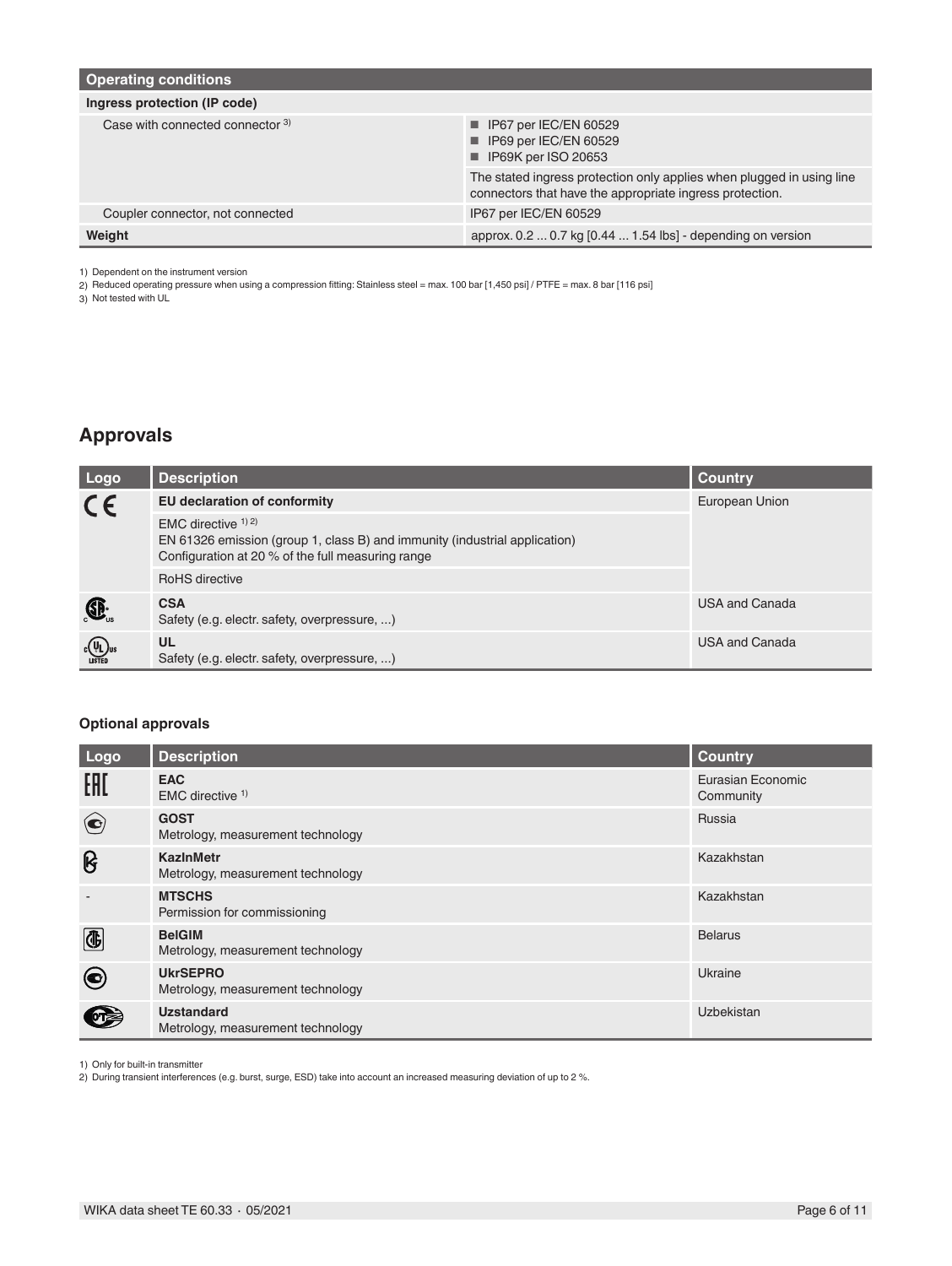# **Certificates (option)**

| <b>Certification type</b>                   | <b>Measurement</b><br>accuracy | <b>Material</b><br>certificate |
|---------------------------------------------|--------------------------------|--------------------------------|
| 2.2 test report                             | $\boldsymbol{\mathsf{x}}$      | X                              |
| 3.1 inspection certificate                  | $\boldsymbol{\mathsf{x}}$      | X                              |
| <b>DKD/DAkkS calibration</b><br>certificate | $\mathsf{x}$                   |                                |

The different certifications can be combined with each other.

For calibration, the measuring insert is removed from the thermometer. The minimum length (metal part of the probe) for carrying out a 3.1 measurement accuracy test or DKD/DAkkS is 100 mm [3.94 in]. Calibration of shorter lengths on request.

Approvals and certificates, see website

## **Patents, property rights**

M12 x 1 adapter to DIN EN 175301-803 angular connector (001370985)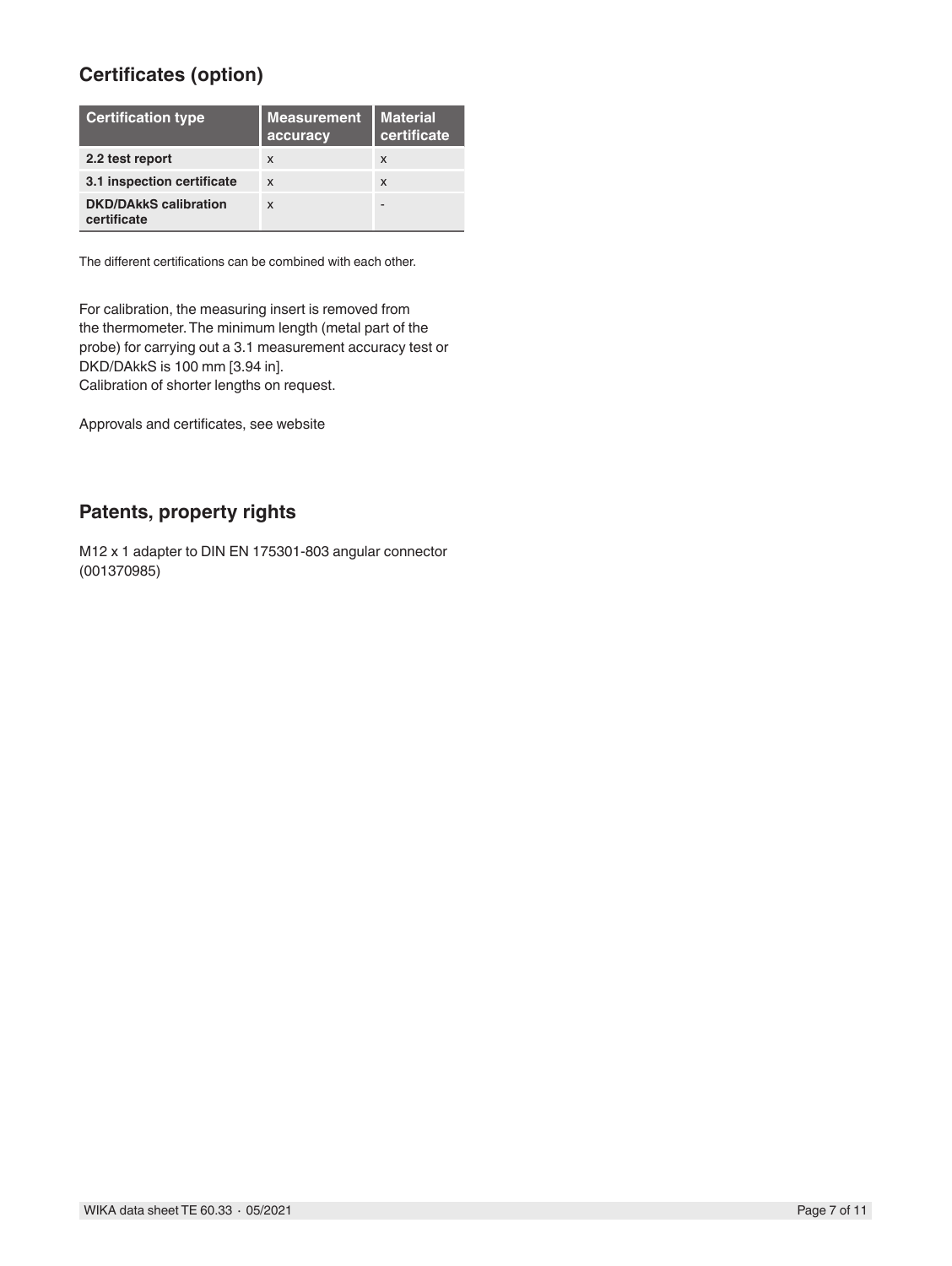# **Dimensions in mm [in]**

# without neck tube without process connection with compression fitting with neck tube M12x1 14069565.04 14069565.04 $-12,756$  inch  $N(M_H) = 70$  m <u>∅ 19 mm</u><br>[∅ 0,748 inch] Ę AT T  $\Box$  $\tilde{a}$  $\equiv$ ≣ Ξ  $\varphi$ d

### **Process connection with parallel thread (or without process connection)**

### **Process connection with parallel thread (7/16-20 UNF-2A) and O-ring**



The FKM O-ring must be protected from temperatures lower than -20 °C [-4 °F] and higher than 125 °C [257 °F].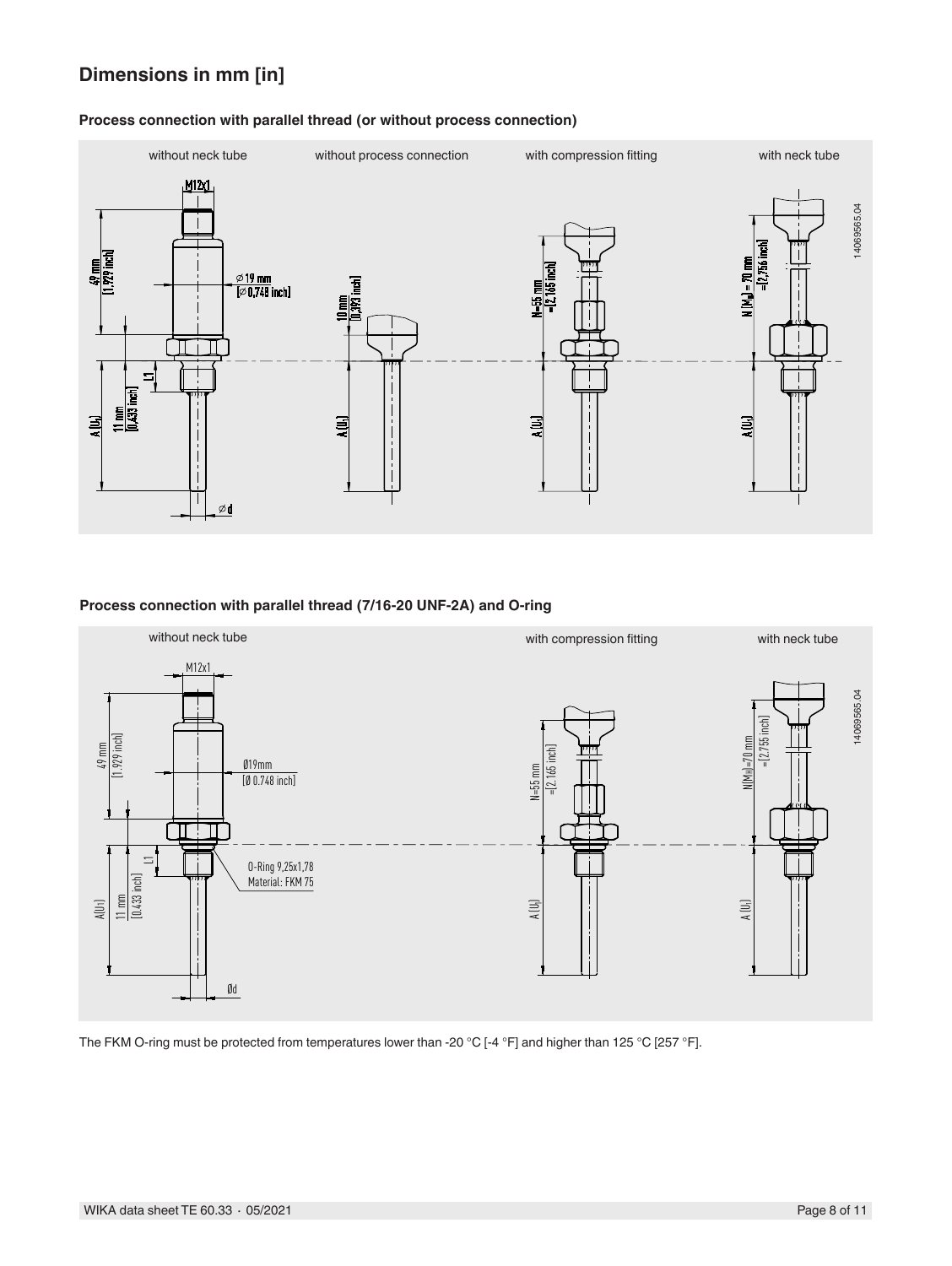### **Process connection with tapered thread**



At a process temperature of > 150 °C [302 °F], a neck length N (M<sub>H</sub>) of 70 mm [2.76 in] is necessary, otherwise N (M<sub>H</sub>) selectable (55 mm [2.17 in], 65 mm [2.56 in] or 70 mm [2.76 in]).

#### Legend:

A (U1) Insertion length (parallel thread)  $A (U_2)$  Insertion length (tapered thread) N (MH) Neck length

- Ød Protection tube diameter X Height process connection
	- $1/4$  NPT = 15 mm [0.59 in]
		- $1/2$  NPT = 19 mm  $[0.75$  in]



## **Connecting the PU-548 programming unit**

(predecessor, programming unit model PU-448, also compatible)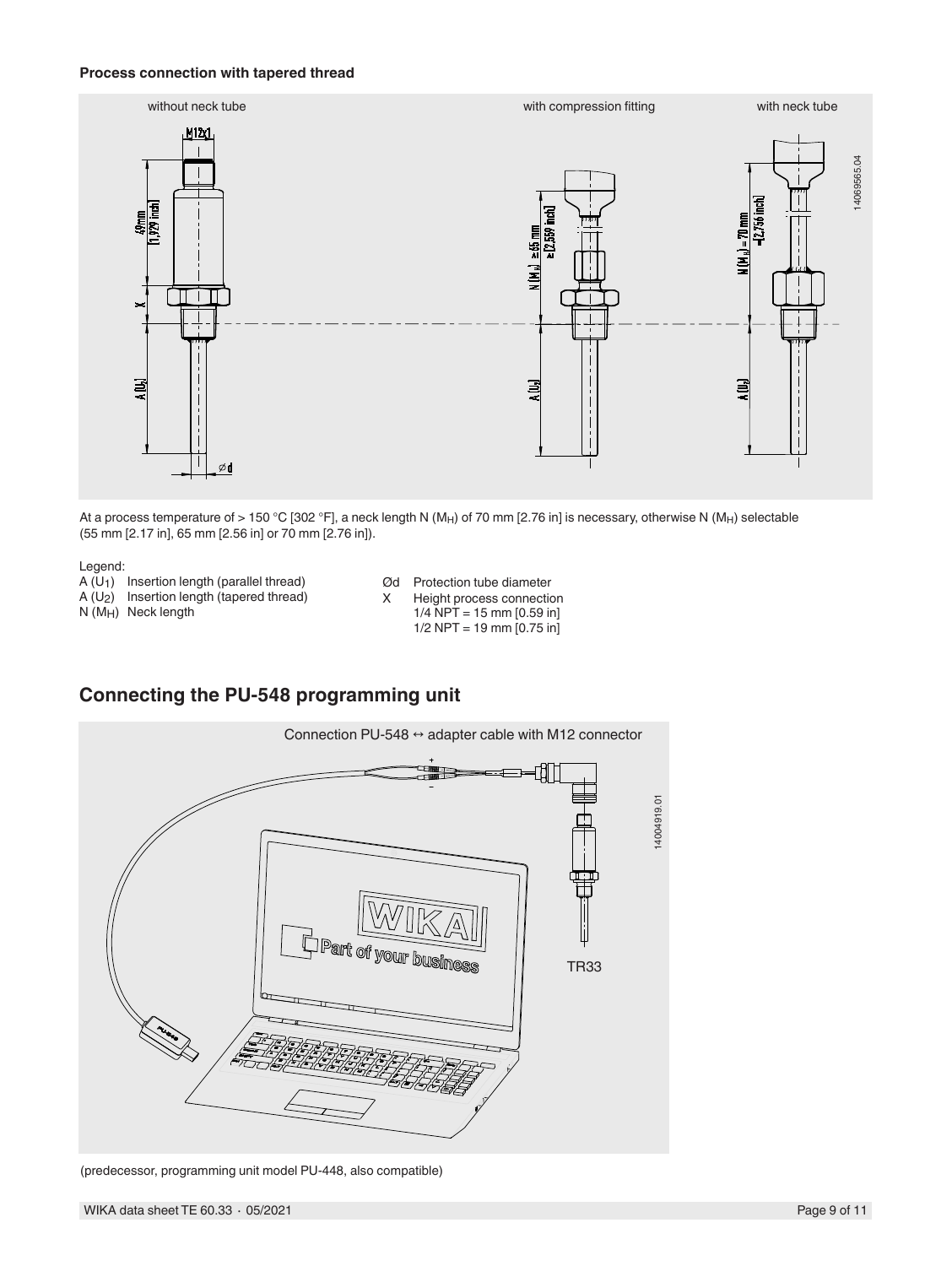# **Accessories**

| <b>Model</b> |                                                                                                                                        | <b>Description</b>                                                                                                                                                                                                                                                                                                                                                                                                                                                                                                     | Order no. |
|--------------|----------------------------------------------------------------------------------------------------------------------------------------|------------------------------------------------------------------------------------------------------------------------------------------------------------------------------------------------------------------------------------------------------------------------------------------------------------------------------------------------------------------------------------------------------------------------------------------------------------------------------------------------------------------------|-----------|
|              | Programming unit<br>Model PU-548                                                                                                       | $\blacksquare$ Easy to use<br>LED status display<br>Compact design<br>■<br>No further voltage supply needed, neither for the programming unit<br>nor for the transmitter<br>(replaces programming unit model PU-448)                                                                                                                                                                                                                                                                                                   | 14231581  |
|              | <b>Adapter cable</b><br>M12 to PU-548                                                                                                  | Adapter cable for the connection of a model TR33 resistance<br>thermometer to the model PU-548 programming unit                                                                                                                                                                                                                                                                                                                                                                                                        | 14003193  |
|              | M <sub>12</sub> x 1 transmitter<br>adapter to<br><b>DIN EN 175301-803</b><br>angular connector<br>(yellow female connector<br>element) | Adapter for the connection of a resistance thermometer with a<br>DIN EN 175301-803 angular connector form A with a 4  20 mA output<br>signal<br>$\rightarrow$ see data sheet AC 80.17<br>Case:<br><b>PA</b><br>Ambient temperature: -40  +115 °C [-40  +239 °F]<br>Union nut:<br>Zinc die-cast<br>Contacts:<br>Copper-zinc alloy, tinned<br>500 V<br>Dielectric strength:<br><b>IP65</b><br>Ingress protection:<br>M <sub>12</sub> x 1 connector<br>Angular connector<br>$1 \frac{4 - 20}{2}$<br>3<br>$3 \frac{1}{mA}$ | 14069503  |
|              | M <sub>12</sub> x 1 Pt adapter to<br><b>DIN EN 175301-803</b><br>angular connector<br>(black female connector<br>element)              | Adapter for the connection of the resistance thermometer with a<br>DIN EN 175301-803 form A angular connector with direct resistance<br>output signal<br>$\rightarrow$ see data sheet AC 80.17<br><b>PA</b><br>Case:<br>Ambient temperature: -40  +115 °C [-40  +239 °F]<br>Union nut:<br>Zinc die-cast<br>Contacts:<br>Copper-zinc alloy, tinned<br>Dielectric strength:<br>500 V<br><b>IP65</b><br>Ingress protection:<br>M12 x 1 connector<br>Angular connector<br>Q                                                | 14061115  |
|              | <b>Angular connector</b>                                                                                                               | Per DIN EN 175301-803 form A                                                                                                                                                                                                                                                                                                                                                                                                                                                                                           | 11427567  |
|              | Sealing for angular<br>connector                                                                                                       | For use with angular connector DIN EN 175301-803-A<br>EPDM, brown                                                                                                                                                                                                                                                                                                                                                                                                                                                      | 11437902  |